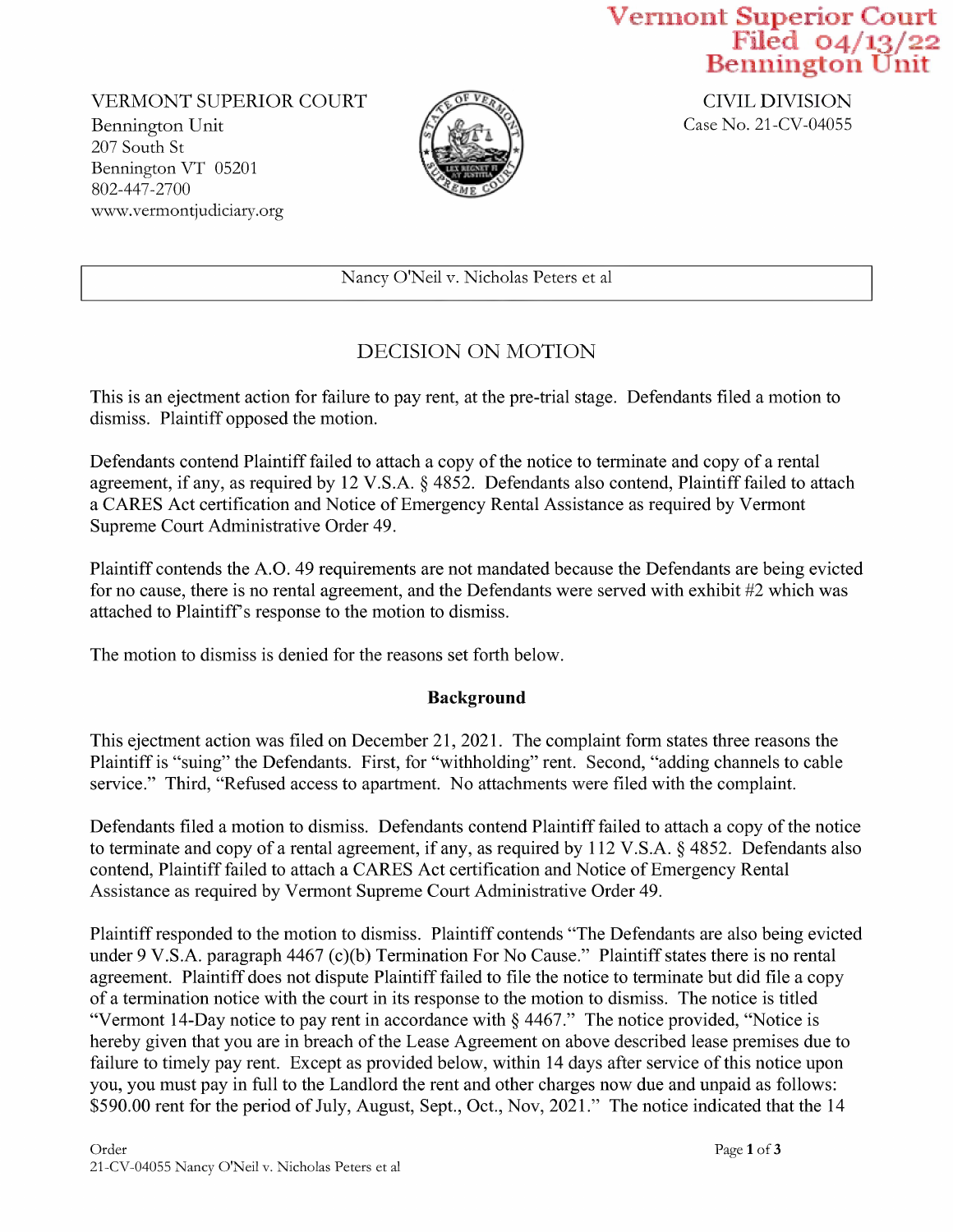notice period would "expire" December 7, 2021. The notice purports to have been delivered in hand to Defendant on November 23, 2021.

Plaintiff provided a copy of a second notice, titled, "Vermont Lease Termination Letter." The notice states, "This notice is for ninety days. The minimum amount for a tenant that has resided on the premises for over two years." It continues "This notice is to inform my intentions as Landlord that the lease dated the 3 day of each month, 2021 will be terminated in accordance with  $\S$  4467(c)(1). This notice was served on November 23, 2021.

Plaintiff states this was an oral lease agreement. Plaintiff attached the above termination notices, the CARES Act form and Appendix D to the response. Plaintiff's certificate of service notes the response, and all exhibits were provided to the court, Defendants' counsel and Defendants.

#### **Analysis**

At the onset, it must be acknowledged that Plaintiff is self-represented. However, V.R.C.P. 79.1(a) provides that a party may represent themselves, but the party shall be subject to the same rules that are or may be provided for attorneys in like cases, so far as the same are applicable. V.R.C.P. 79.1(a). It is not the obligation of the court to offer affirmative help to the pro-se litigant. *Adamson v. Dodge*, 2006 VT 89, ¶ 4, 180 Vt. 612 (mem.). Moreover, while self-represented litigants may receive some leeway, "they are still bound by the ordinary rules of civil procedure." *Zorn v. Smith*, 2011 VT 10, ¶ 22, 189 Vt. 219.

"[P]rocedural rules are devices to ensure fairness, uniformity and regularity of treatment to all litigants appearing before the courts, and to be meaningful, they must be enforced." *Krulee v. F.C. Huyck & Sons*, 121 Vt. 299, 302 (1959). It is incumbent upon the court to ensure the pro se litigant is not "taken advantage of by strict application of rules of procedure." *Town of Washington v. Emmons*, 2007 VT 22, ¶ 7, 181 Vt. 586 (mem.). "The court does not abuse its discretion where it enforces the rules of civil procedure equitably, even against a pro se litigant." *Bloomer v. Gibson*, 2006 VT 104, ¶ 14, 180 Vt. 397.

Defendant contends the motion to dismiss is proper for reasons all related to documents that are required to be attached to the complaint at the onset of the case.

Defendant contends Plaintiff failed to attach the termination notice; a CARES Act Certification; and Notice of Emergency Rent Assistance to the Summons and Complaint.<sup>1</sup>

When filing a complaint for ejectment, "A copy of the rental agreement, if any, and any notice to terminate the defendant's tenancy shall be attached to the complaint." 12 V.S.A. § 4852.

Additionally, The Vermont Supreme Court, since December 1, 2021 mandated additional attachments be filed with the complaint.

In any action for eviction of a residential tenant based solely or in part on nonpayment of rent filed after December 1, 2021, the summons and complaint must be accompanied by a notice in

<sup>&</sup>lt;sup>1</sup> Defendant also contends the written lease agreement was not attached; however this representation is not correct. There is no evidence this agreement was written.